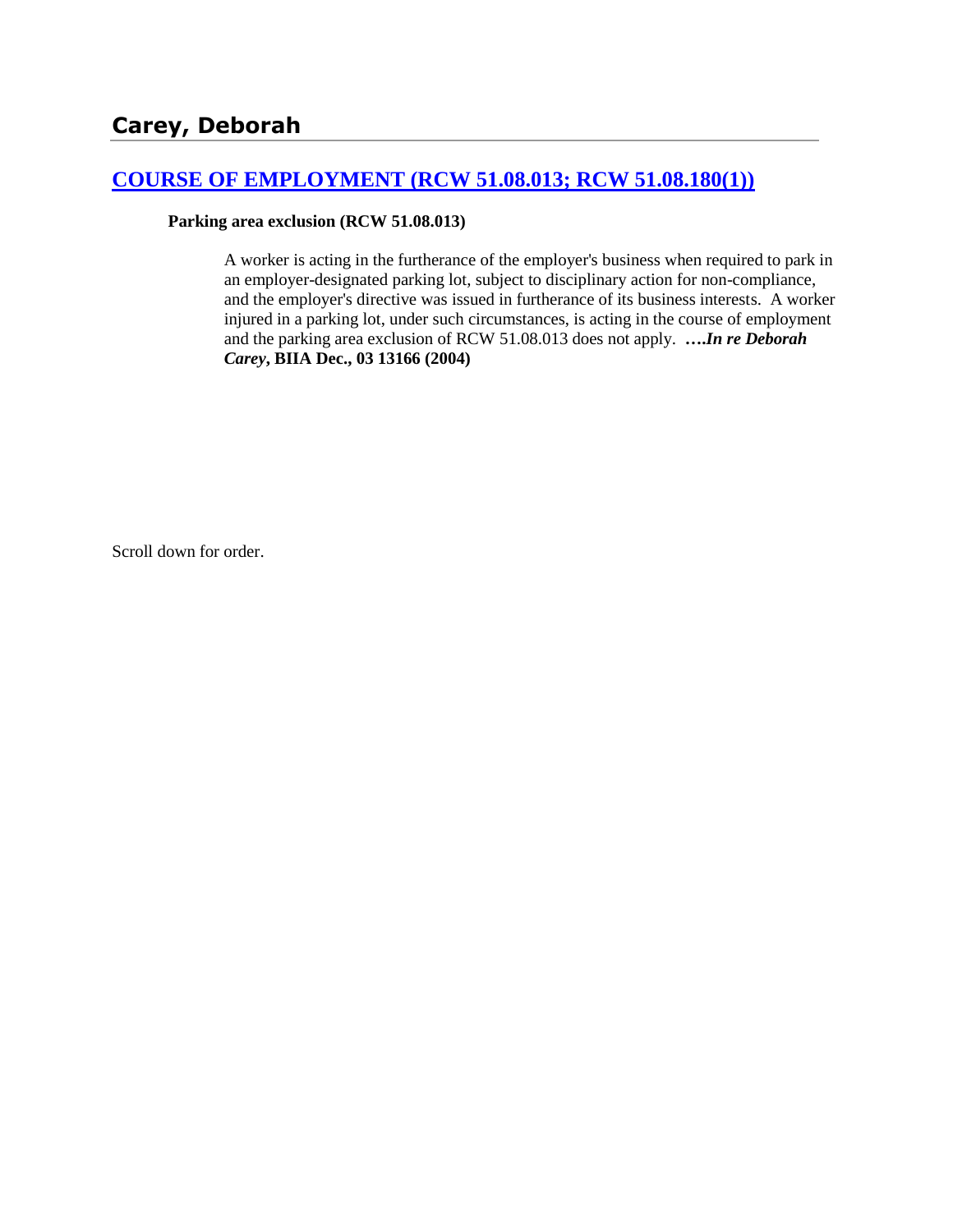# **BEFORE THE BOARD OF INDUSTRIAL INSURANCE APPEALS STATE OF WASHINGTON**

**)**

**IN RE: DEBORAH J. CAREY ) DOCKET NOS. 03 13166 & 03 15519**

**CLAIM NO. W-773343 ) DECISION AND ORDER**

APPEARANCES:

Claimant, Deborah J. Carey, by Critchlow, Williams & Schuster, P.S., per Eugene G. Schuster

Self-Insured Employer, Prosser Memorial Hospital, by Law Offices of Randall Leeland, per Randall Leeland

In Docket No. 03 13166, the claimant, Deborah J. Carey, filed an appeal with the Board of Industrial Insurance Appeals on March 28, 2003, from an order of the Department of Labor and Industries dated March 5, 2003. In this order, the Department affirmed its order of January 29, 2003, in which the Department denied the claim because the alleged injury occurred in a parking area and is not covered under the industrial insurance laws, pursuant to RCW 51.08.013. The Department order is **REVERSED AND REMANDED**.

In Docket No. 03 15519, the claimant, Deborah J. Carey, filed an appeal with the Board of Industrial Insurance Appeals on May 23, 2003, from an order of the Department of Labor and Industries dated March 21, 2003. In this order, the Department directed the claimant to repay the self-insured employer for overpaid time loss compensation for the period from December 30, 2002 through January 7, 2003, in the amount of \$141.91. The Department order is **REVERSED AND REMANDED**.

# **DECISION**

Pursuant to RCW 51.52.104 and RCW 51.52.106, these matters are before the Board for review and decision on a Petition for Review timely filed by the claimant to a Proposed Decision and Order issued on April 13, 2004. In the Proposed Decision and Order, the industrial appeals judge affirmed the Department orders dated March 5, 2003 and March 21, 2003.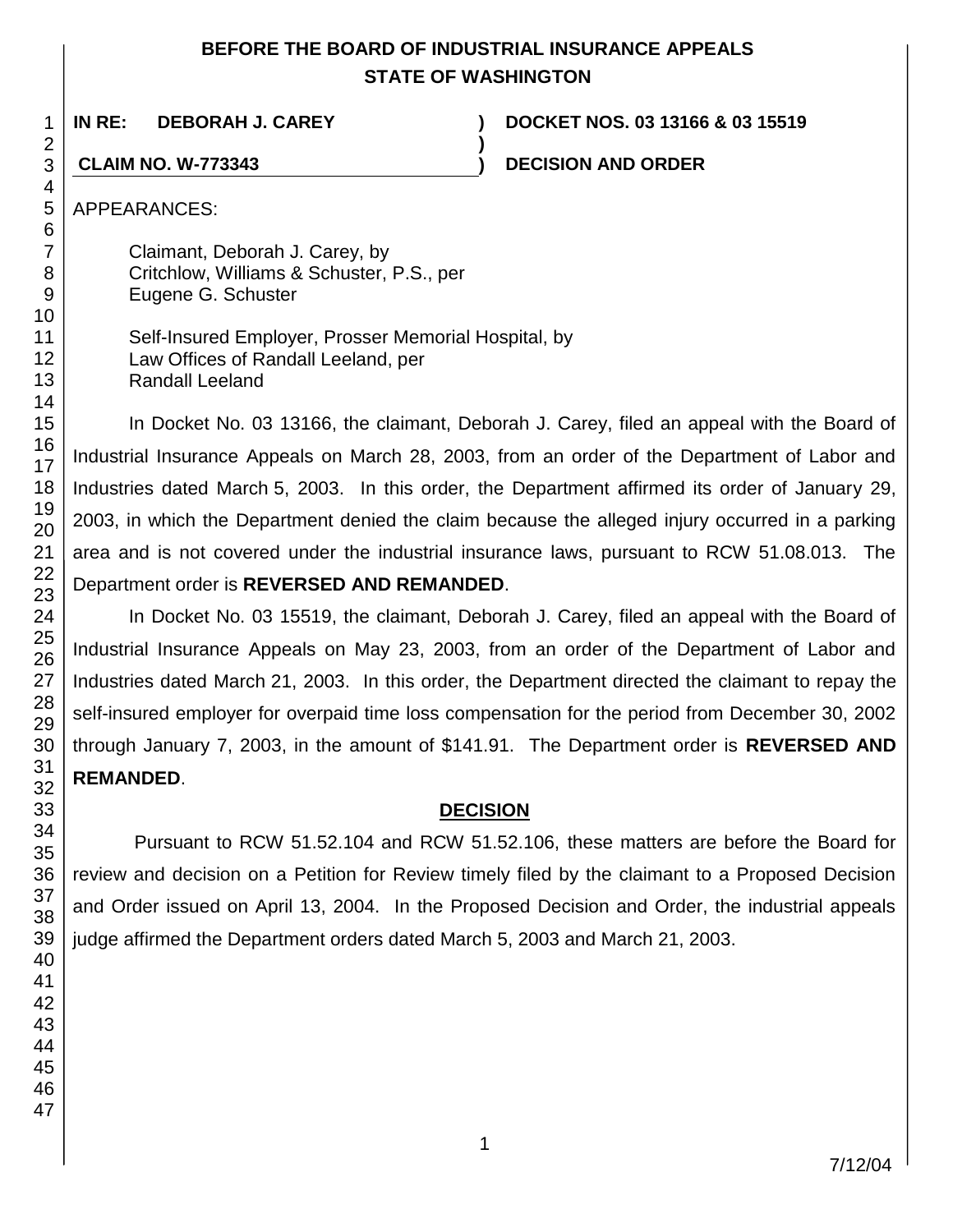The Board has reviewed the evidentiary rulings in the record of proceedings and finds that no prejudicial error was committed. The rulings are affirmed.

The parties submitted these matters for decision based on stipulated facts. In the Stipulation of Parties filed with the Board on February 23, 2004, the parties stipulated as follows:

- (1) On December 21, 2002, the claimant, Deborah J. Carey, was employed at Prosser Memorial Hospital as a registered nurse.
- (2) During the period including December 21, 2002, Prosser Memorial Hospital had a policy requiring all employees to utilize certain parking lots that were under the hospital's control, for coming to and going from work. The hospital parking policy derived from a mandate of the City of Prosser, which required the hospital to mitigate against traffic congestion by having employees park in specified parking areas.
- (3) Hospital employees were subject to discipline if they did not comply with the hospital's parking policy and utilize the designated areas for parking.
- (4) On December 21, 2002, Ms. Carey drove to work and parked her vehicle in one of the designated parking areas. At approximately 10:58 p.m., while walking through the parking lot for the sole purpose of commencing her work shift, Ms. Carey slipped and fell in the parking lot, sustaining an injury.

There are two issues presented by these appeals. The first and primary issue is whether the claimant was in the course of her employment when she sustained an injury while going to work in an employer-designated parking area. The second issue, the disposition of which is dependent upon our disposition of the first issue, is whether the Department was correct in directing Ms. Carey to reimburse the self-insured employer for an overpayment of time loss compensation received for the period from December 30, 2002 through January 7, 2003, in the amount of \$141.91.

Our industrial appeals judge determined that the parking lot exception precludes coverage of this claim under the Industrial Insurance Act. In addition, he found that Ms. Carey was not acting at her employer's direction or in furtherance of the employer's business, when she parked in a designated parking lot, as required by the employer. Ms. Carey contends that she is entitled to coverage because she was acting in compliance with an employer directive to park in designated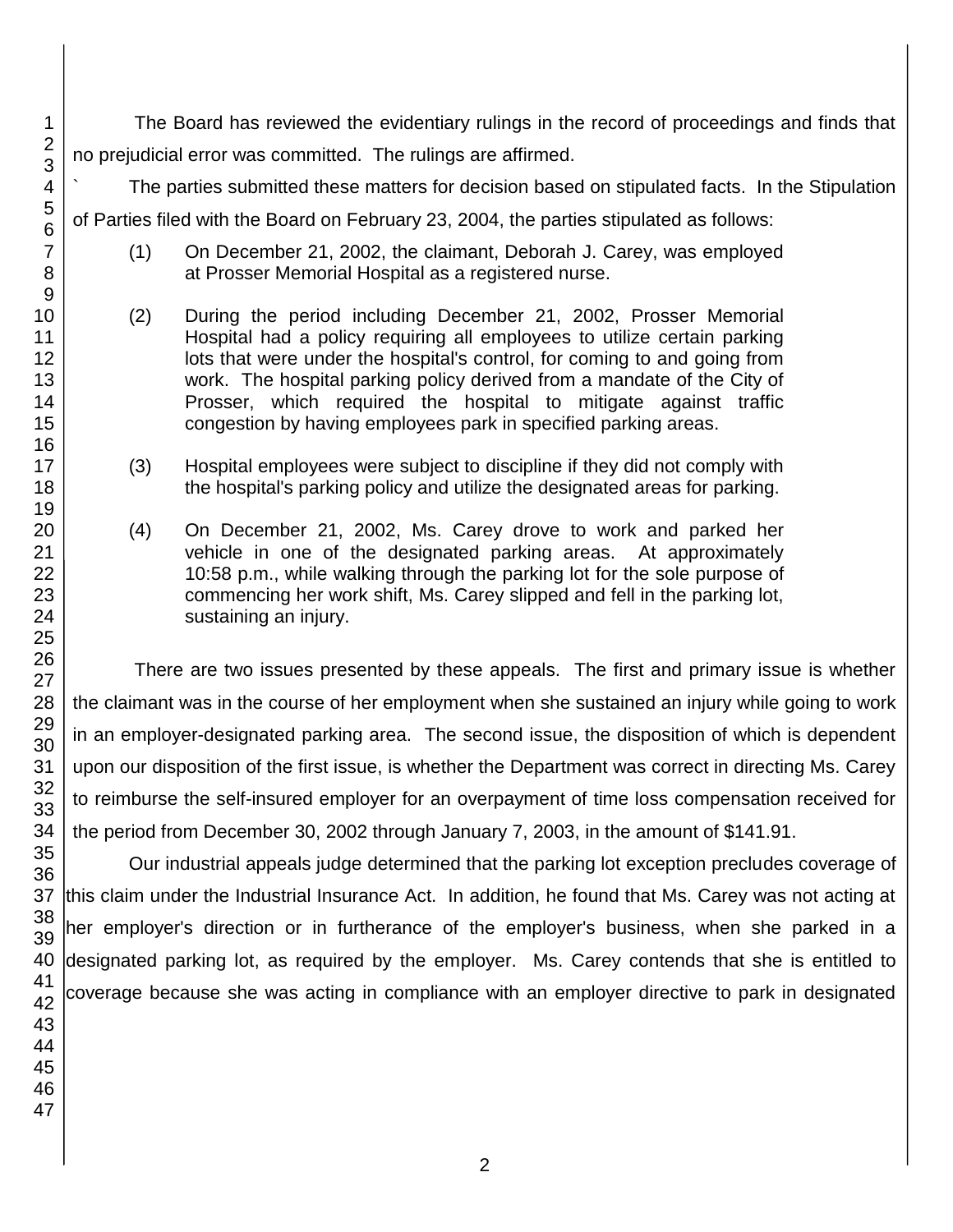1 2 3 4 areas, and was subject to disciplinary action by the employer for non-compliance. We agree with Ms. Carey's contention. We also find that the claimant's compliance with the employer's directive was in furtherance of the employer's business, given the mandate from the City of Prosser to the employer.

The Industrial Insurance Act provides for workers' compensation benefits to:

each worker receiving an injury, . . . during the course of his or her employment . . . while on the jobsite. The jobsite shall consist of the premises as are occupied, used or contracted for by the employer for the business or work process in which the employer is then engaged:

RCW 51.32.015 and RCW 51.36.040. The Act also defines when a worker is "acting in the course of employment." RCW 51.08.013(1) provides:

> "Acting in the course of employment" means the worker acting at his or her employer's direction or in the furtherance of his or her employer's business which shall include time spent going to and from work on the jobsite, as defined in RCW 51.32.015 and 51.36.040, insofar as such time is immediate to the actual time that the worker is engaged in the work process in areas controlled by his or her employer, except parking area. It is not necessary that at the time an injury is sustained by a worker he or she is doing the work on which his or her compensation is  $based$ ...

28 parking lot exception in numerous cases. When considering the parking lot exception, the Board Our courts and the Board have considered the "course of employment" statute and the has consistently recognized that statutory exceptions to coverage under the Industrial Insurance Act are to be narrowly construed, and that the parking lot exception is not absolute.

The Court of Appeals, Division I, in *Bolden v. State*, 95 Wn. App. 218, 221 (1999), provided

34 guidance for our consideration and disposition of this issue.

The plain reading of the statute suggests that the appropriate query is whether the injury occurred on a location where the injured employee was acting in the course of his employment (inherently including a jobsite) or a location where he was coming to or going from work, except parking areas. Therefore, "unless a parking lot is itself an employee's 'jobsite' (that is, where the employee is actually working rather than going to and from work), it is exempt from the workers' compensation statute."

Thus, Bolden would be covered if . . . directed to be in the parking lot, or had been performing work duties there in furtherance DOT's business, . . ..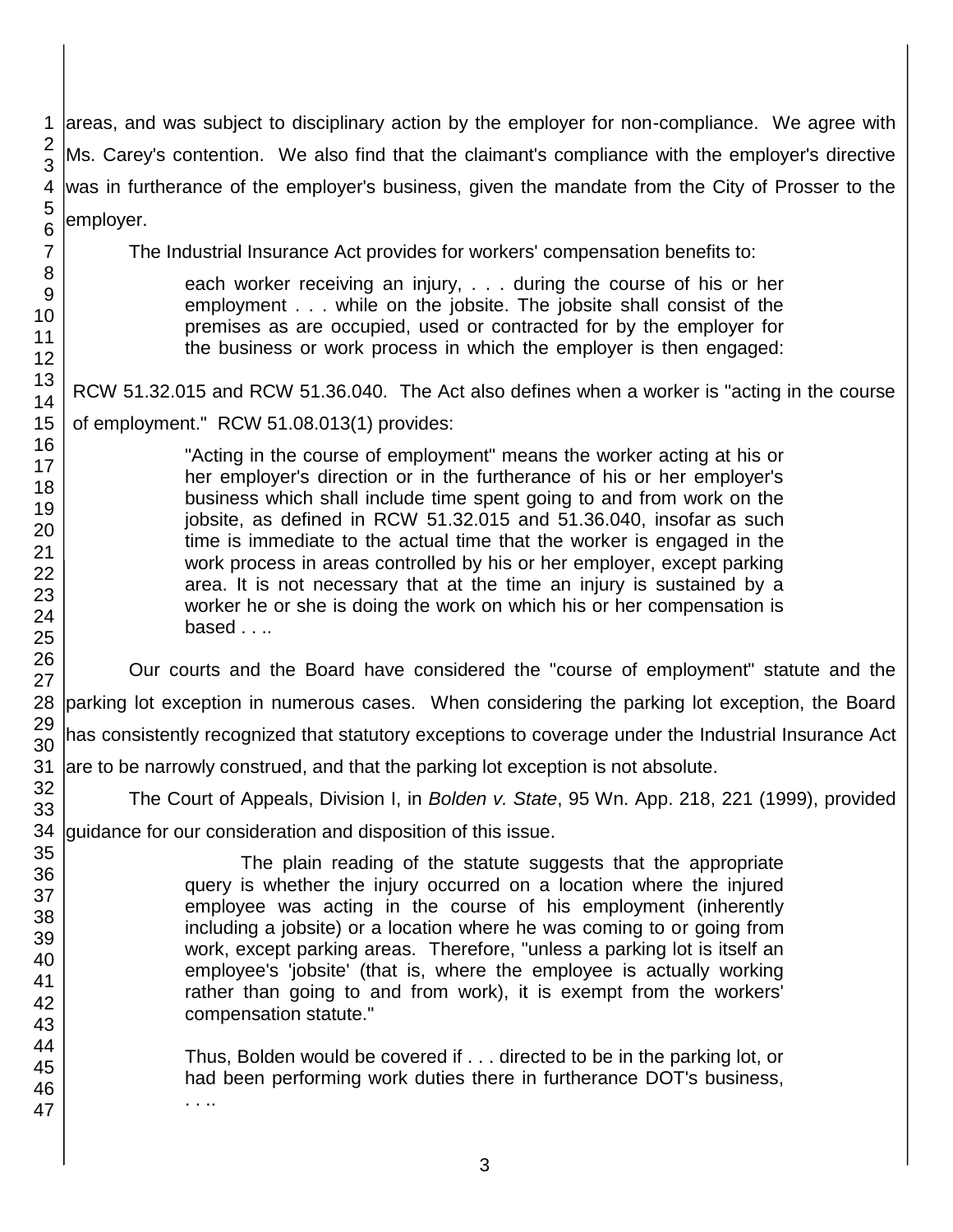In *Bolden*, the Court of Appeals applied the parking lot exception to exclude coverage for an injury the claimant sustained while going from work in a designated parking area. Mr. Bolden's vehicle was parked in a "mixed-use" area, an area used for employees' parking of personal vehicles, as well as a jobsite because DOT vehicles were prepared for use there. Even so, the court held that the parking lot exception applied because the claimant was not using the parking lot as his jobsite, and was not in furtherance of his employer's business at the time of the injury. In other words, the *Bolden* court was compelled to apply the parking lot exception because the claimant was injured while going from work in a designated parking area, and he was not otherwise acting in the course of his employment when the injury occurred.

In these appeals, the parties stipulated that the employer directed Ms. Carey to park her vehicle in a designated parking area, and that she was injured in the designated parking area while going to work. Under such circumstances and without more distinguishing facts, our query would end with a result similar to the result in *Bolden*. The parking lot exception would clearly apply to exclude workers' compensation coverage. There are two additional salient facts, which require a different result in this appeal, however. First, Ms. Carey was subject to disciplinary action for failure to comply with the employer's parking policy and utilize the designated parking areas. Second, the employer's policy derived from a mandate of the City of Prosser, which required the employer to mitigate against traffic congestion by having employees park in specified parking areas.

In our view, the threat of disciplinary action against Ms. Carey distinguishes this case from *Bolden* and other parking lot cases we have considered. Most parking lot cases involve assigned, designated, employer-provided, or specified parking areas, but do not include the assertion of supervisory control by the employer over the employee's actions, as in these appeals. By asserting such supervisory control and the right to discipline an employee for failure to comply with the employer's parking policy, the employer assumed duties and responsibilities, from which the employer would otherwise be exempt (parking lot exception). Under these circumstances, we are persuaded that Ms. Carey was clearly acting at her employer's direction when she complied with its policy and parked in a designated parking area, and that the parking lot exception does not apply to preclude coverage in this case.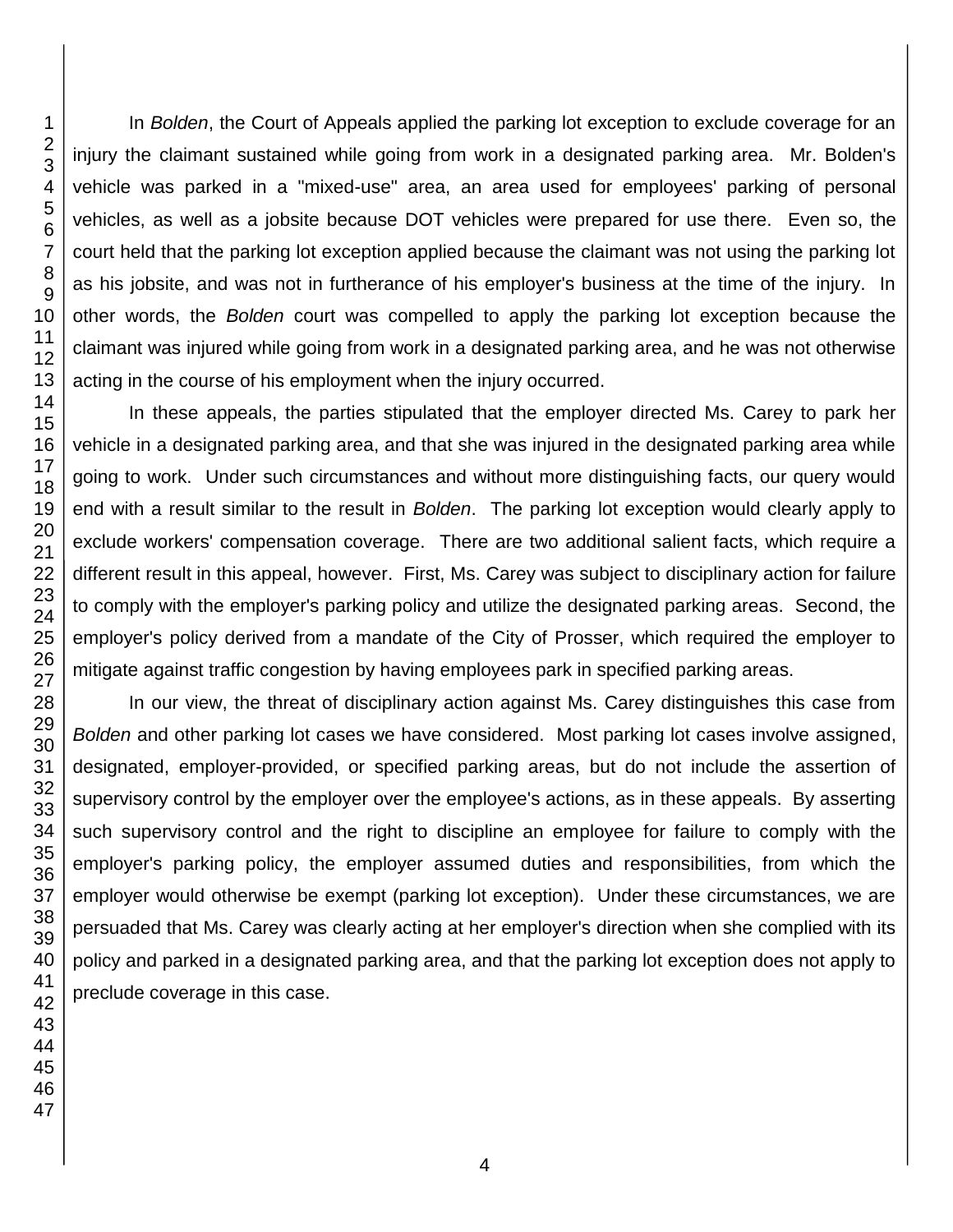The mandate from the City of Prosser to the employer is also an important and distinguishing fact in these appeals. The parties stipulated that the employer's parking policy derived from the mandate from the City of Prosser, which required the employer to mitigate against traffic congestion. The fact that the City of Prosser mandated such action necessarily implies some penalty, sanction, or ill effects for failure to comply with the mandate. Such an inference is reasonable given the fact that the employer adopted a parking policy with a penalty, disciplinary action, for non-compliance. As a result, we are convinced that it was beneficial for the employer to comply with the mandate from the City of Prosser, and that Ms. Carey was acting in furtherance of the employer's business or interests when she complied with the employer's parking policy.

In addition, the employer's parking policy made parking in designated areas a term or condition of employment. As such, Ms. Carey's compliance with that policy necessarily constituted acting at the employer's direction and in furtherance of the employer's business. Because she was thereby acting in the course of employment, it is irrelevant that the injury happened to occur in a parking area. It also does not matter that she was not yet "on the clock" when the injury occurred.

The rationale for this result is analogous to the rationale for employer-furnished transportation cases. We have recognized that it is a well-settled rule that a worker is within the course of employment when traveling to and from work in employer-furnished transportation "as an incident of the employment pursuant to custom or contractual obligation, either express or implied." *In re John M. Adamo*, Dckt. No. 99 20817 (February 13, 2001). The rationale for coverage is that the vehicle supplied by the employer is for the "mutual benefit" of the employer and the worker "to facilitate the progress of the work." *Aloha Lumber Corp. v. Department of Labor & Indus.*, 77 Wn.2d 736 (1970).

In these appeals, Ms. Carey's act of parking in an employer-controlled and maintained area, as mandated by the City of Prosser and required by the employer's parking policy, was clearly mutually beneficial to her employer and herself, and facilitated the progress of the work. The motivation for Ms. Carey and the employer was the same; both wanted to avoid getting into trouble. Ms. Carey did not want to be disciplined for non-compliance with the employer's policy, and the employer did not want to get into trouble with the City of Prosser for non-compliance with its mandate. It is axiomatic that either kind of trouble hinders the progress of the employer's work, while avoiding such trouble facilitates it.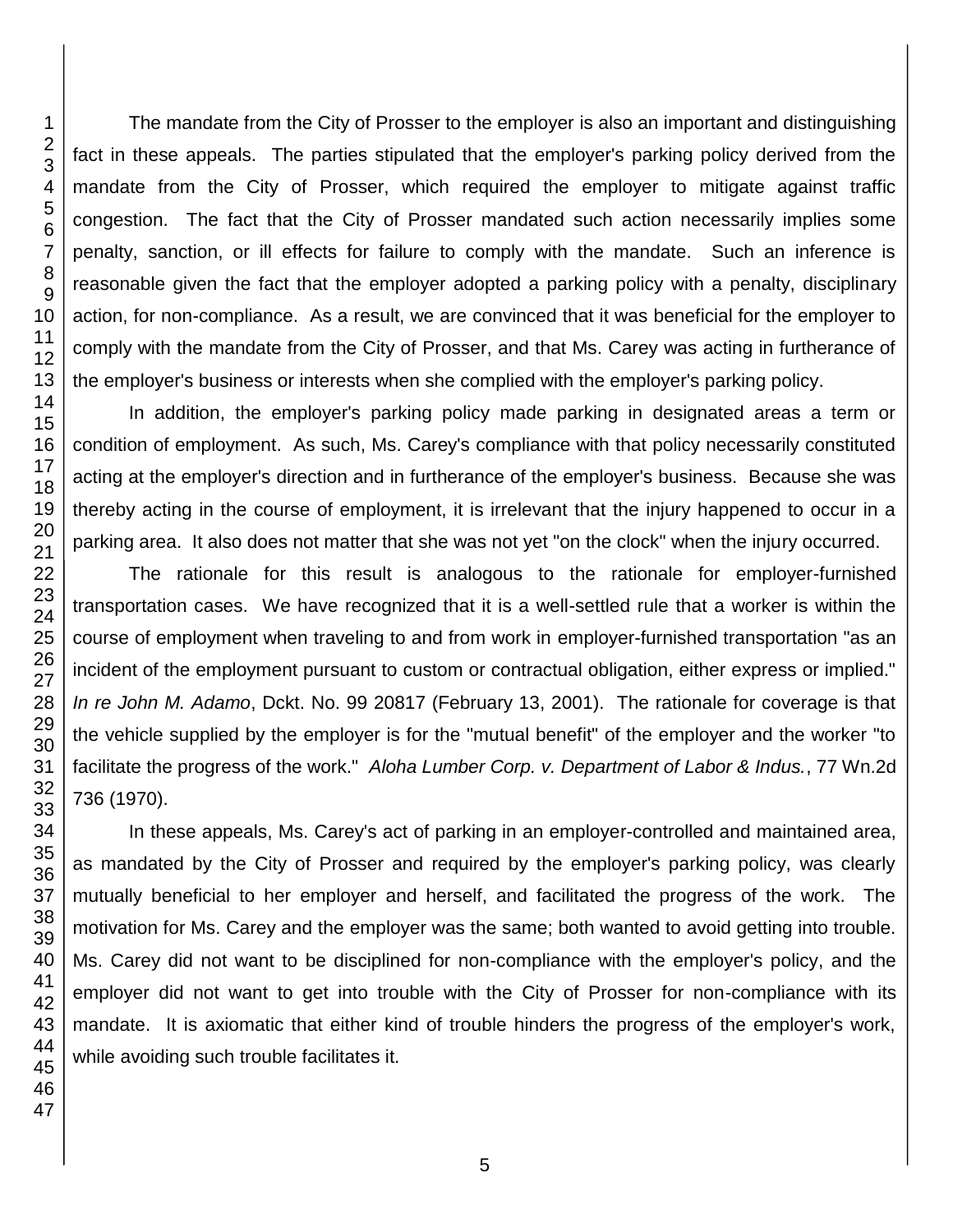After consideration of the Proposed Decision and Order, the claimant's Petition for Review, and a careful review of the entire record before us, we are persuaded that the Department orders dated March 5, 2003 and March 21, 2003, are incorrect. Therefore, we are reversing those orders and remanding these matters to the Department with directions to issue an order wherein the Department determines that the claimant sustained an injury during the course of her employment on December 21, 2002, and vacates the overpayment for time loss compensation paid during the period from December 30, 2002 through January 7, 2003.

#### **FINDINGS OF FACT**

1. On January 21, 2003, the claimant, Deborah J. Carey, filed an application for benefits with the Department of Labor and Industries, alleging the occurrence of an industrial injury on December 21, 2002, during the course of her employment with Prosser Memorial Hospital. On January 29, 2003, the Department issued an order in which the Department denied the claim because the alleged injury occurred in a parking area and was not covered under the industrial insurance laws, pursuant to RCW 51.08.013.

On February 10, 2003, the claimant filed a protest with the Department from the January 29, 2003 order. On March 5, 2003, the Department issued an order in which it affirmed the prior order of January 29, 2003. On March 21, 2003, the Department issued an order in which it directed the claimant to repay the self-insured employer for overpaid time loss compensation for the periods from December 30, 2002 through January 7, 2003, in the amount of \$141.91.

On March 28, 2003, the claimant filed a protest with the Department from the March 21, 2003 order. Also on March 28, 2003, the claimant filed an appeal with the Board of Industrial Insurance Appeals from the March 5, 2003 order, in which the Department affirmed the denial of the claim.

On April 11, 2003, the Board issued an order granting the claimant's appeal from the March 5, 2003 Department order, assigning it Docket No. 03 13166, and directing that proceedings be held.

On May 23, 2003, the Department forwarded on to the Board as a direct appeal, the claimant's protest from the March 21, 2003 Department order, in which the Department assessed an overpayment. The Department received the protest on March 28, 2003.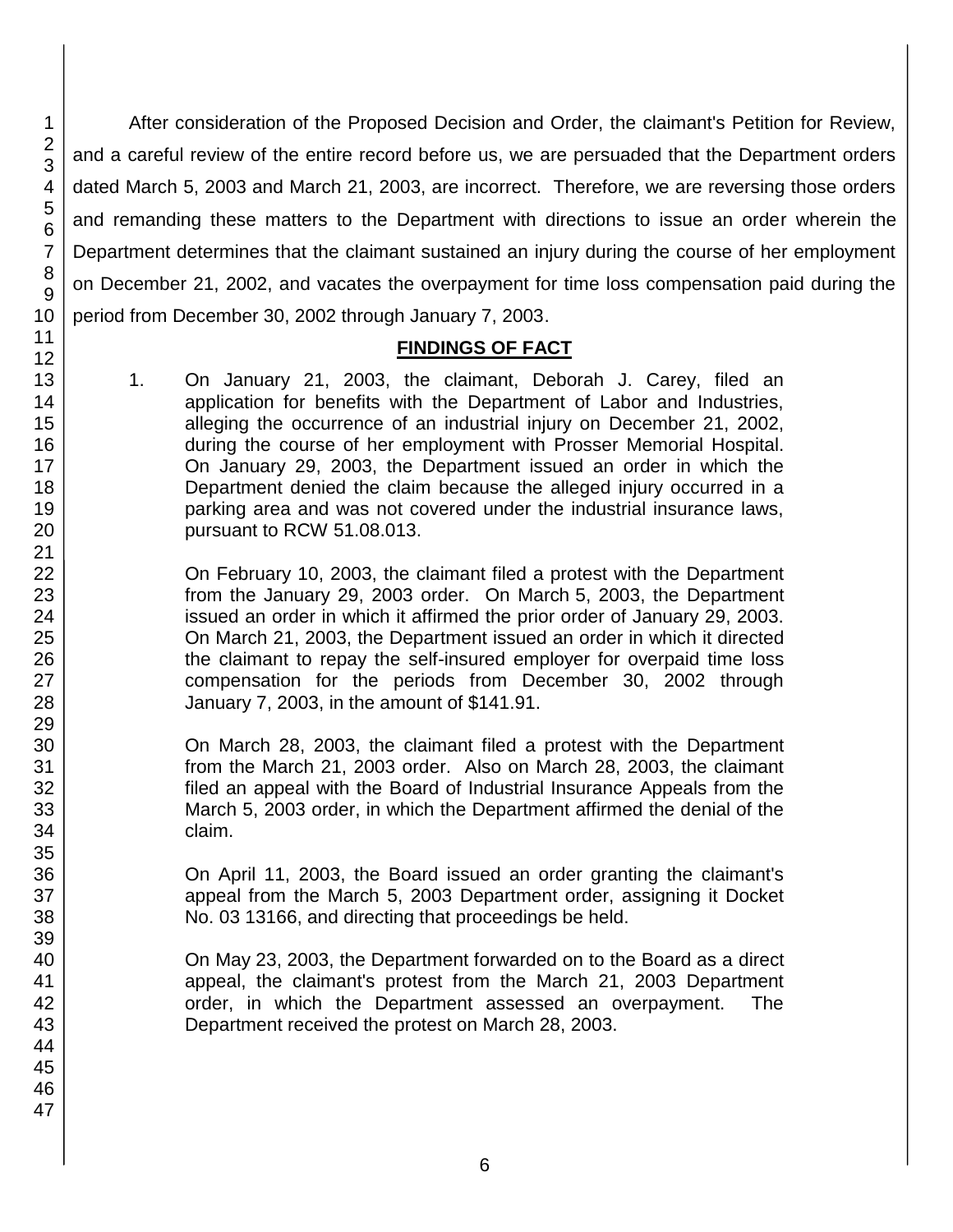On May 28, 2003, the Board issued an order granting the claimant's appeal from the March 21, 2003 Department order, assigning it Docket No. 03 15519, and directing that proceedings be held.

- 2. On December 21, 2002, the claimant, Deborah J. Carey, was employed at Prosser Memorial Hospital as a registered nurse.
- 3. During the period including December 21, 2002, Prosser Memorial Hospital had a policy requiring all employees to utilize certain parking lots, which were under the hospital's control, for coming to and going from work. The hospital parking policy derived from a mandate of the City of Prosser, which required the hospital to mitigate against traffic congestion by having employees park in specified parking areas. Hospital employees were subject to discipline if they did not comply with the hospital's parking policy and utilize the designated areas for parking.
- 4. On December 21, 2002, Ms. Carey drove to work and parked her vehicle in one of the designated parking areas. At approximately 10:58 p.m., while walking through the parking lot for the sole purpose of commencing her work shift, Ms. Carey slipped and fell in the parking lot, sustaining an injury.
- 5. At the time of her injury on December 21, 2002, Ms. Carey was acting at the direction of Prosser Memorial Hospital.
- 6. At the time of her injury on December 21, 2002, Ms. Carey was acting in the furtherance of Prosser Memorial Hospital's business interests.

# **CONCLUSIONS OF LAW**

- 1. The Board of Industrial Insurance Appeals has jurisdiction over the parties to and the subject matter of these appeals.
- 2. On December 21, 2002, Ms. Carey sustained an injury during in the course of her employment with Prosser Memorial Hospital, within the contemplation of RCW 51.08.013 and RCW 51.32.015.
- 3. Ms. Carey's injury of December 21, 2002, is not excluded from industrial insurance coverage by the parking-area exception of RCW 51.08.013.
- 4. The order of the Department of Labor and Industries dated March 5, 2003, is incorrect and is reversed.
- 5. The order of the Department of Labor and Industries dated March 21, 2003, is incorrect and is reversed.